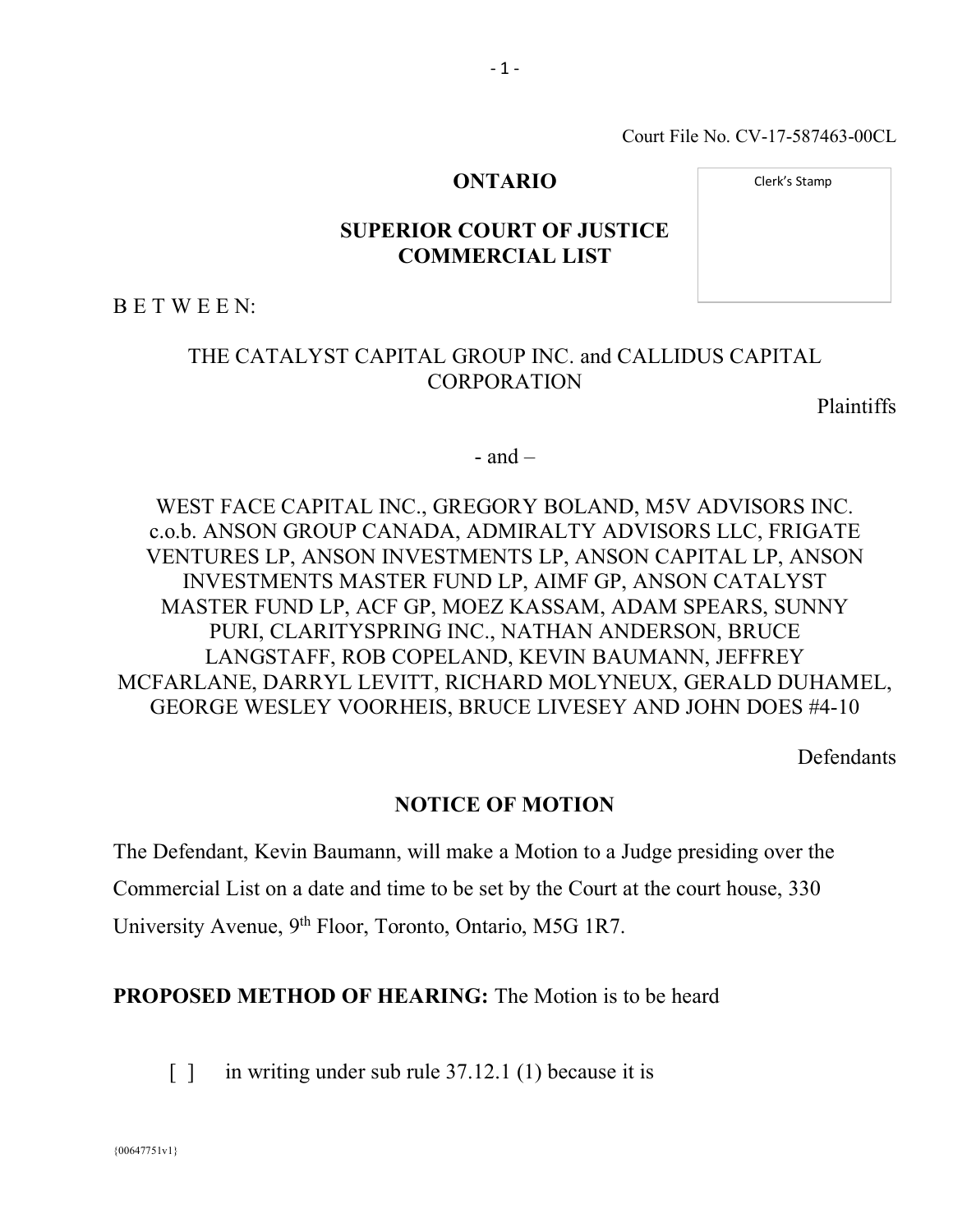- [ ] in writing as an opposed motion under sub rule 37.12.1 (4);
- [X] orally.

#### **THE MOTION IS FOR**

- a) An order dismissing the proceeding brought by the Plaintiffs as against the Defendant, Kevin Baumann, in accordance with section 137.1(3) of the *Courts of Justice Act;*
- b) The cost of this proceeding on a full indemnity basis, in accordance with section 137.1(7) of the *Courts of Justice Act;* and
- c) Such further and other Relief as to this Honorable Court may seem just.

# **THE GROUNDS FOR THE MOTION ARE**

# *The Parties*

- a) The Defendant, Kevin Baumann, ("Baumann") is the President of Alken Basin Drilling Ltd ("Alken"), who as a former borrower of the Plaintiff has insight into the Plaintiff's business practices which Baumann believes to be unlawful, Baumann is a self-represented Defendant in this action brought on by the Plaintiffs.
- {00647751v1} b) The Plaintiffs, The Catalyst Capital Group Inc. ("Catalyst") and Callidus Capital Corporation ("Callidus") are related corporations controlled by Newton Glassman ("Glassman"), that purport to make investments in distressed and undervalued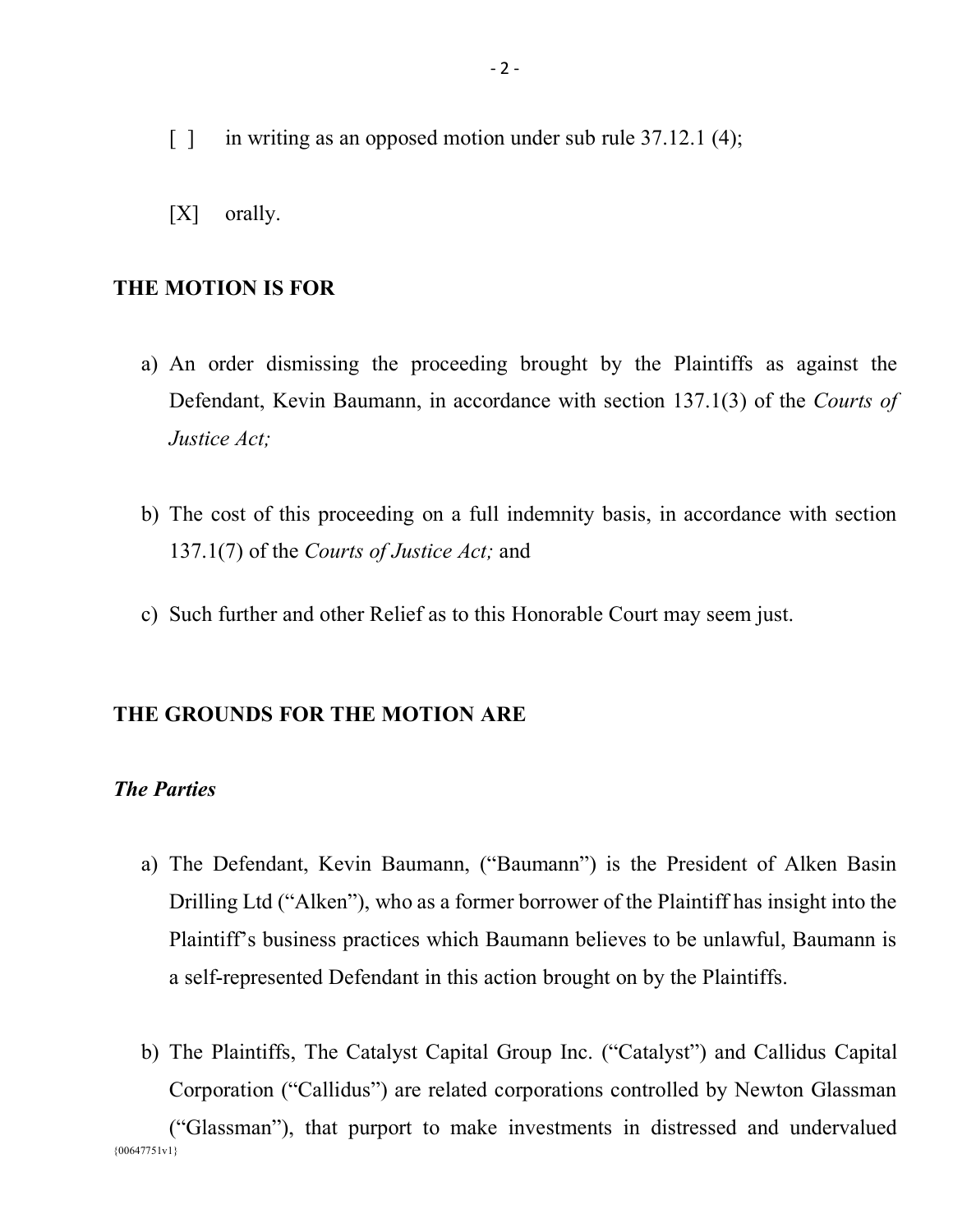Canadian situations in return for control, including the provision of capital on a bridge basis to companies that cannot access traditional lending sources;

c) Defendant by Counterclaim, Altair Water and Drilling Services Inc. ("Altair") is a wholly owned Callidus company which was a result of Callidus acquiring and assigning Alken's assets as part of Alken's Callidus controlled receivership.

Defendant by Counterclaim Sinclair Range ("Range") and Scott Sinclair ("Sinclair") are parties forced upon Alken and Baumann by Callidus as part of Callidus' loan to own strategy. Sinclair is the President of Sinclair Range. Callidus recommended and demanded Sinclair be retained as Alken's CRO – Chief Recovery Officer.

d) Catalyst's principals are Glassman, Gabriel De Alba ("De Alba") and James Riley ("Riley") and Rocco DiPucchio ("DiPucchio"). De Alba is a Managing Director and Partner of Catalyst, Riley is Managing Director and Chief Operating Officer of Catalyst. DiPucchio is a lawyer and a Managing Director of Catalyst. Glassman was then the Executive Chairman and CEO of Callidus and is currently the Executive Chair and a Director of Callidus and Chair of the Credit Committee. Riley is Callidus' Secretary. Both are Directors of Callidus. Riley and Glassman offer management services on behalf of Catalyst to Callidus.

#### *OSC Whistleblower Submission*

e) As a former Callidus borrower Baumann and Alken struggled with the Callidus and Range oppression. The Callidus conduct was unfathomable to many from the first day of the loan period.

Some of the conduct is as follows: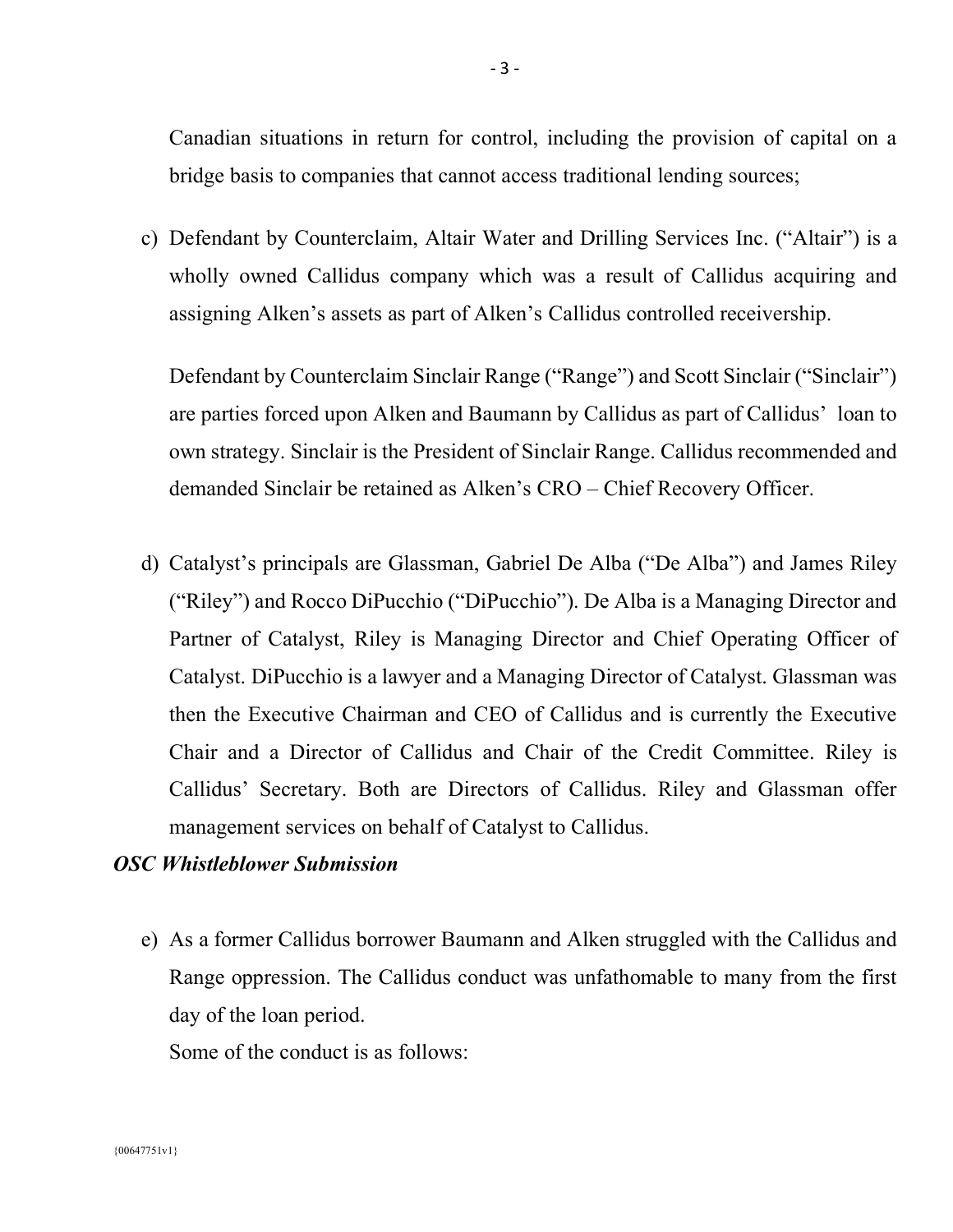- i. Callidus, at Glassman's insistence placed an immediate \$1,250,000 block on Alken's receivables without explanation or communication.
- ii. Callidus denied numerous funding requests which made no rational business sense other than to oppress Alken and set Callidus up for its ultimate unlawful takeover of Alken.
- iii. A Callidus VP insisted Sinclair Range be retained or no further funding would be forthcoming.
- iv. Callidus and Sinclair Range managed Alken's cash and decided which suppliers would be paid, if any, regardless of availability.
- v. While Callidus and Sinclair Range totally managed Alken in excess of \$800,000 of trade payables were incurred when Callidus knew full well Alken would be filed into receivership. This appears to be a Callidus specialty as Baumann has discovered 15 million in trade payables related to Callidus controlled receiverships. This conduct damaged Baumann's reputation in his community as Callidus and Range abused Baumann's Power of Attorney.
- vi. Baumann had good reason to investigate and communicate with others after Callidus abused Baumann's Power of Attorney and Share Hypothecation while recklessly operating Alken.
- vii. Upon reviewing Callidus' IPO on SEDAR Baumann became aware that Callidus stated as part of its IPO it would be subject to conduct and ethics. The IPO stated the Code of Conduct and Ethics would be filed on SEDAR.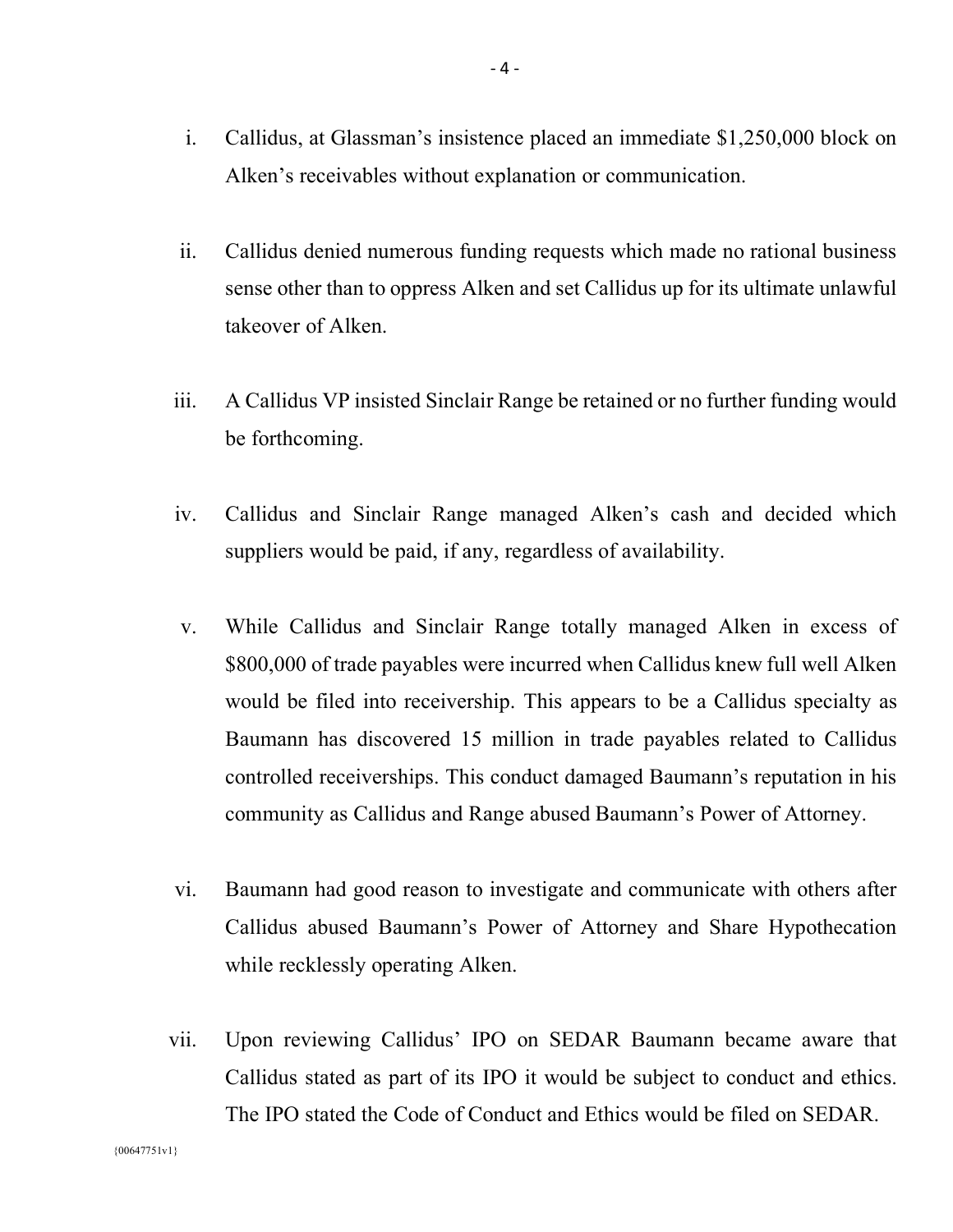When Baumann searched SEDAR there was no Callidus code of conduct or ethics, it was at this time Baumann contacted the OSC and made them aware of the lack of filing. Shortly after Callidus filed a Code of Conduct on SEDAR.

Upon review, the written and filed Code of Conduct contradicted the treatment Baumann had received from Callidus and its Representatives. This contradiction proved to Baumann that he was induced to accept a Callidus loan.

Once Baumann reviewed further Callidus press releases he was of the opinion the Callidus business plan was a Ponzi or Shell Game. By an attempt to obtain yield enhancements from borrowers in order to increase Callidus' stock price.

Callidus initially referred to its elaborate scheme as proprietary procedures, and later renamed its unlawful conduct yield enhancements. A yield enhancement as Glassman explains in numerous earnings calls and press releases is a gain Callidus would obtain from taking over or assisting borrowers, therefore it was advantageous.

For Callidus to oppress borrowers and unlawfully seize assets while abusing the sole desertion clause relating to borrower funding.

f) From Baumann's research himself nor his forensic specialists could locate a single borrower which entered into a yield enhancement agreement with Callidus. It's obvious enhancement agreements were entered into between Callidus and forced CRO's such as Sinclair.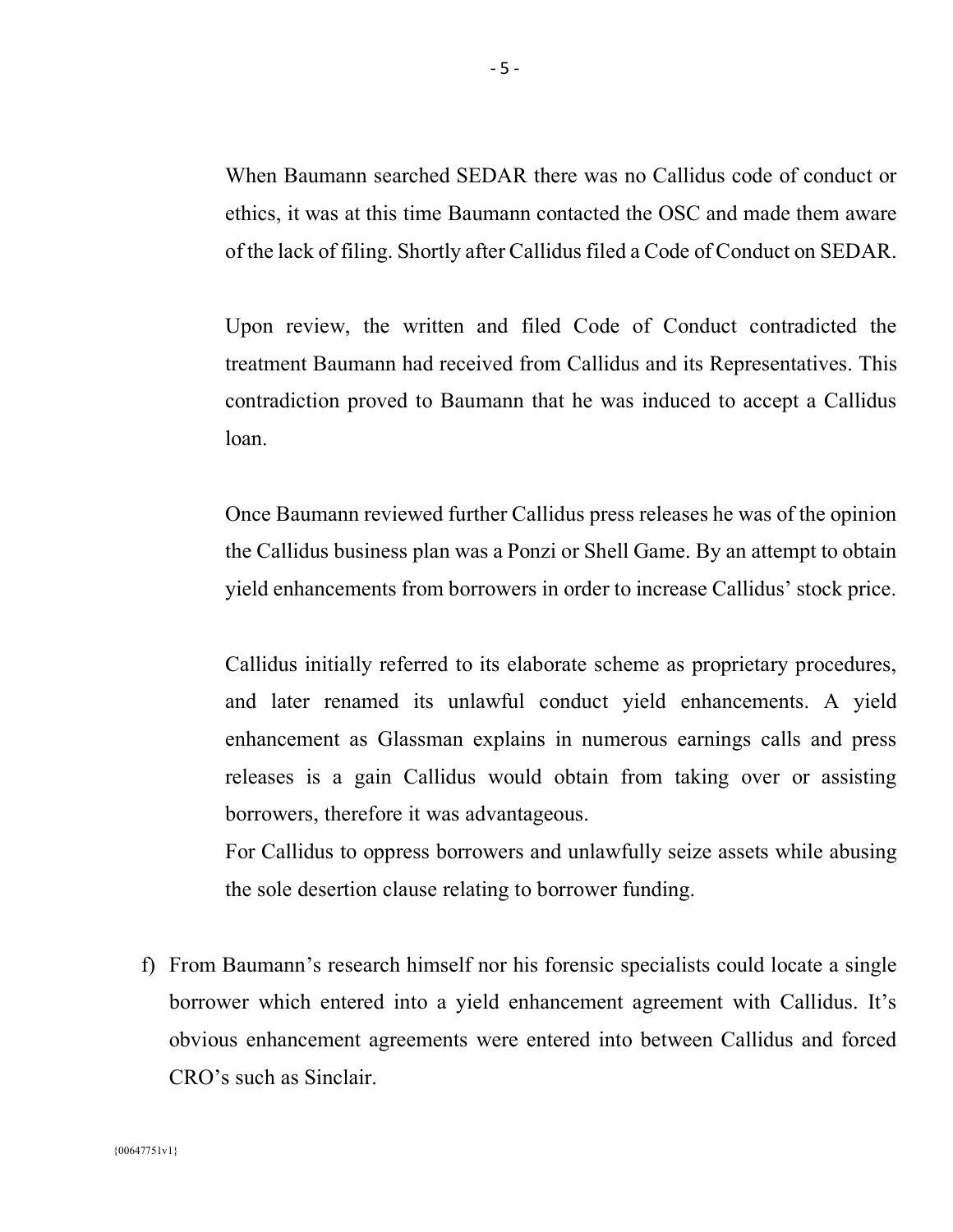- g) Baumann's sources of information and assistance confirming the Callidus scheme include:
	- 1) Consultation with two forensic Specialists involved in the Callidus Baumann relationship which completed several reports.
	- 2) Consultation with five Lawyers Baumann has had involved in his Callidus disputes.
	- 3) Callidus' preliminary and final prospectus.
	- 4) Callidus involved receivership filings.
	- 5) Callidus' earnings transcripts and press releases.
- h) Baumann and his professional assistants determined and were of the view that Catalyst and Callidus were engaging in an unlawful and fraudulent scheme to oppress borrowers by withholding funds in order to install management and control the receivership process, all in order to take a yield enhancement valued in excess of the borrowers loan amount.
- i) Baumann believes the yield enhancement Callidus booked relating to Alken was 32 Million dollars. Had the stock market responded and Callidus' shares increased Callidus would have been a historical pump and bump. Unfortunately for Callidus Baumann believes due to the massive amount of endless litigation and publications the market never responded.

# *JOST and OSC Submissions*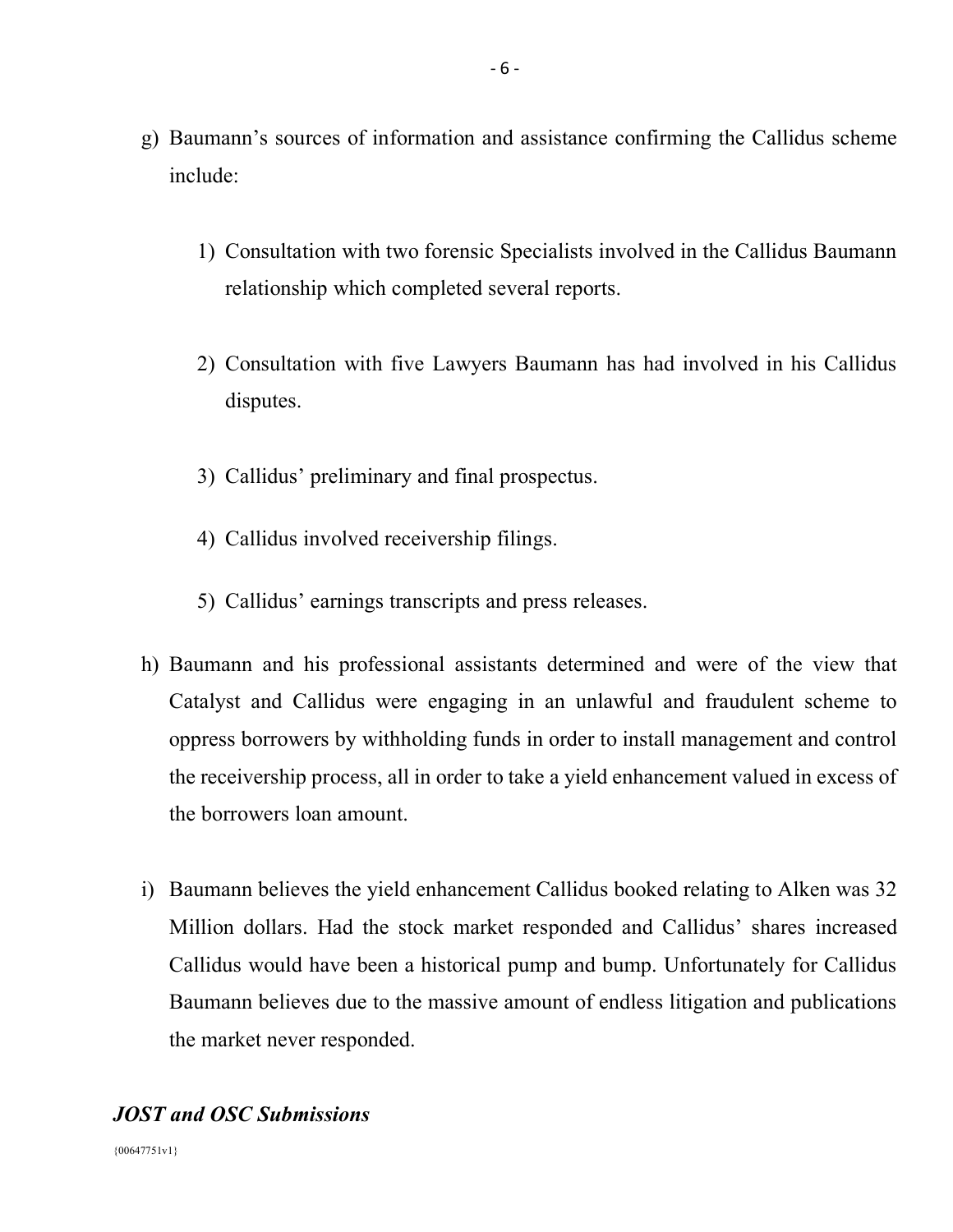j) Baumann submitted 11 complaints to the OSC and regulators relating to Callidus. Most complaints relate to Callidus' yield enhancement scheme. In Q2 2018 Callidus soft sold and released on the last bullet point of its quarterly report that upon recommendation from the OSC Callidus would no longer be booking non realized yield enhancements. Baumann believes the OSC Action was the result of his and other borrowers submissions.

# *Police Reports*

- k) Baumann like other borrowers lodged a complaint with the Toronto Police relating to Callidus' unlawful conduct and fraudulent loan control mechanisms.
- l) On May 21, 2019 Baumann retained additional Calgary Counsel and a Forensic Specialist to evaluate and investigate all conduct relating to the various claims. The mandate was to obtain Presevation Orders and access to certain Callidus email accounts to confirm the unlawful conduct Baumann and other Callidus borrowers from Texas to Alberta which Baumann and others believe has been utilized. Unfortunetly this endvor would not be completed prior to Callidus being privatized in early November.

From evaluation and investigation it was recommended that an extensive submission be made to the RCMP Commercial Crimes. A complaint against Callidus relating to fraud, theft over and Bankrutcy Act offences was submitted and confirmed received by the RCMP K Division Federal Policing on October 3, 2019. The individual who conducted the investigation and submission on behalf of Baumann has proper credentials and is known in Alberta as a leading investigator.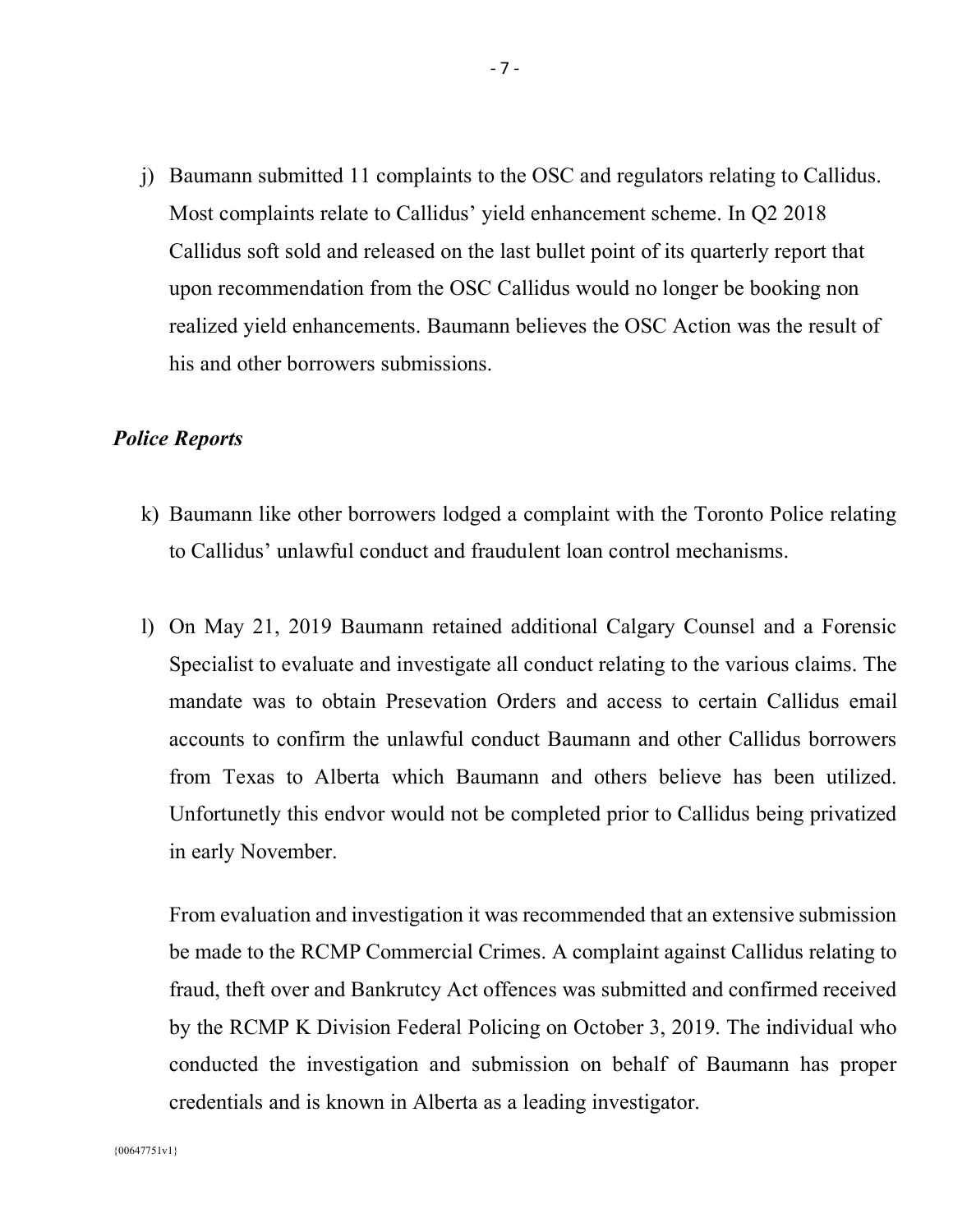#### *Communication with Journalists*

m) Baumann was approached by several Journalists relating to his various disputes with Callidus. Baumann always pointed the Journalists to Court Filings including a strong truth indicator of a Texas Ruling discussing Breach of Contract and Fraudulent Inducement discussions mentioning Callidus.

# *The Plaintiffs Commence Multiple Proceedings against Baumann*

- a) On November 7 2017, the Plaintiffs commenced this action against Baumann and others (the "Action"). As against Baumann and others, the Plaintiffs seek damages for:
	- i. Defamation;
	- ii. Civil conspiracy;
- iii. Intentional interference with economic relations;
- iv. Injurious falsehood; and
- v. Breach of the *Securities Act;*
- b) The Plaintiffs have commenced this Action at the same time as they have commenced a Parallel Action for Defamation against Baumann arising from the same set of facts in Court File 1701-14167 (the "Parallel Action"), in Alberta;
- c) The same allegations of defamation and conspiracy made against Baumann in this Action are duplicated in the Parallel Action;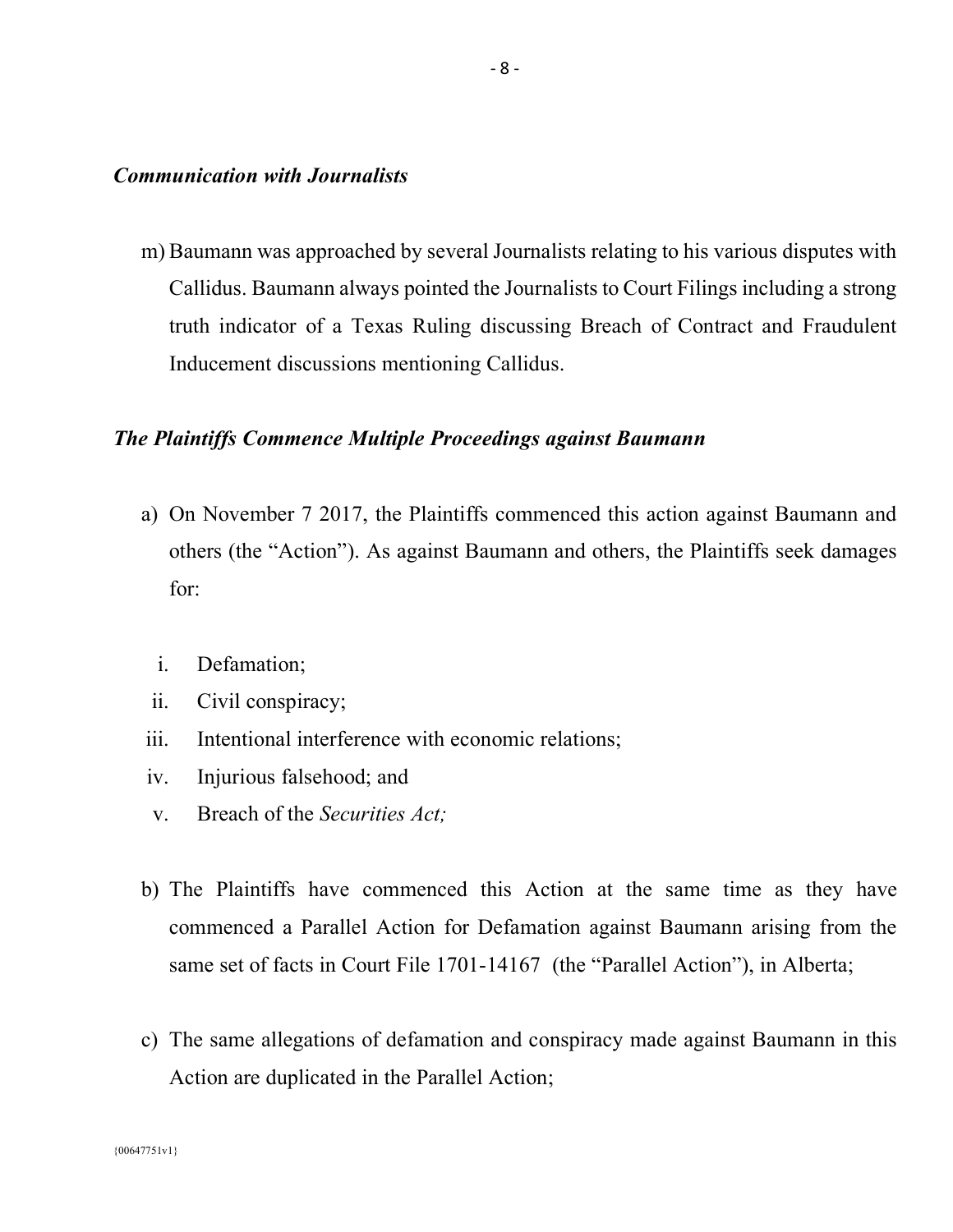d) There is no genuine issue for trial with respect to any of the factual allegations made by the Plaintiffs against Baumann in this Action or in the Parallel Action;

# *The Proceeding is a SLAPP*

- a) The core allegation in the Action that Baumann acted in furtherance of a "conspiracy" with and among the Defendants, against the Plaintiffs, simply by filing regulatory whistleblower complaints and speaking to the press and filing police reports is vexatious and is baseless and demonstrates the nature and purpose of this Action as a SLAPP. This Action is being pursued for the collateral purposes of deflecting from the Plaintiffs' own wrongful and unlawful misconduct and business failures and losses.
- b) The Parallel Action constitutes and is being pursued as a strategic lawsuit against public participation (a "SLAPP"). The Action arises from an expression made by Baumann, namely, the opinion included in the Wall Street Journal article and the OSC whistleblower complaints and is designed primarily to discourage public discourse on matters of public interest, and in particular:
	- i. To discourage individuals who make whistleblower complaints to the OSC and other Canadian securities regulators, and;
	- ii. To discourage individuals from speaking with journalists about their concerns;
- c) The Action is also designed to reinforce the Plaintiffs' reputation for engaging in aggressive litigation, as a means to discourage individuals or journalists from investigating the Plaintiffs' business and accounting practices;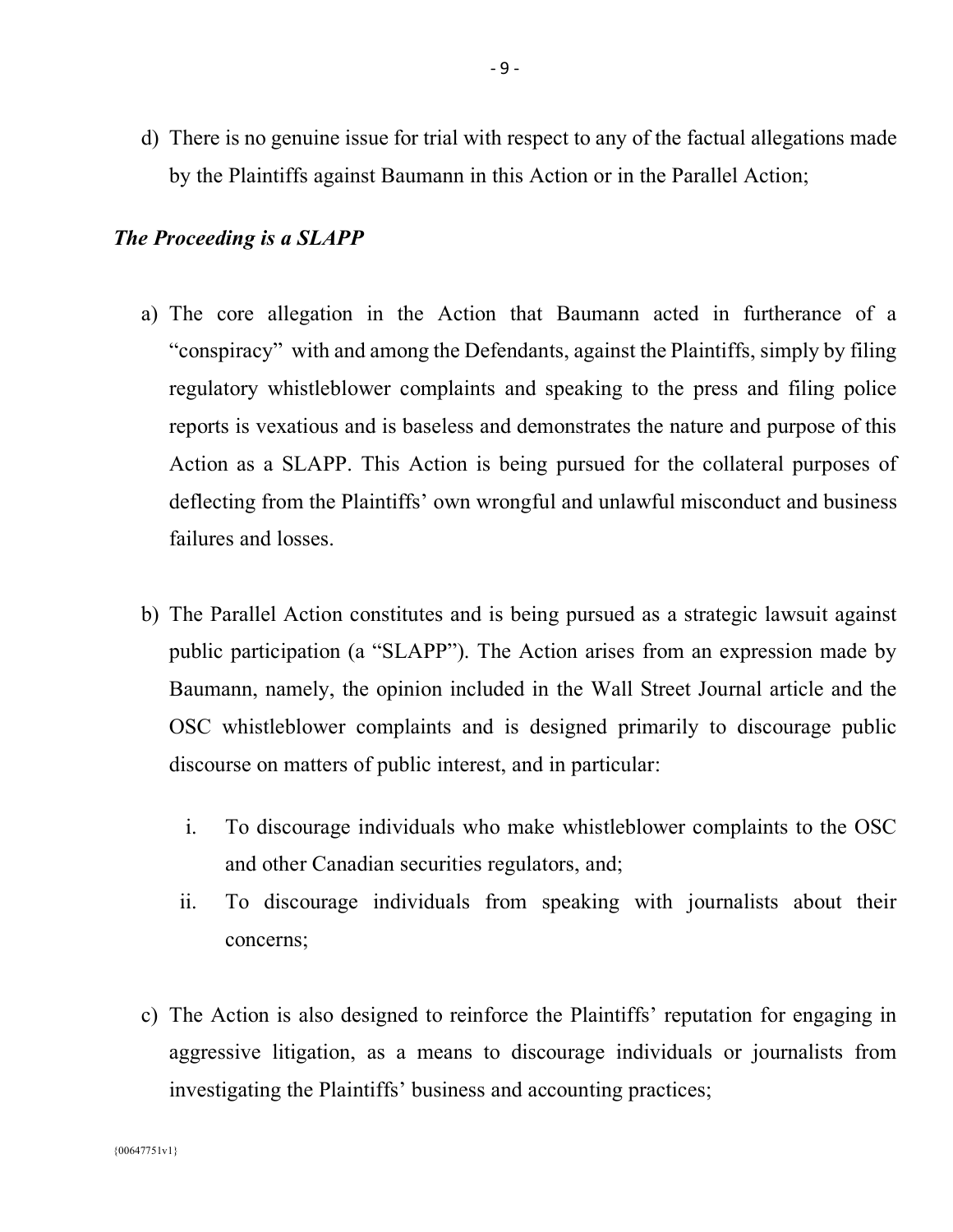- d) The Action does not have substantial merit;
- e) The harm likely to be or have been suffered by the Plaintiffs as a result of Baumann's expression is not sufficiently serious that the public interest in permitting the Action to continue outweighs the public interest in protecting Baumann's expression;
- f) Section 137.1 of the Courts of Justice Act, R.S.O. 1990, c. C.43; and
- g) Such further and other grounds as the lawyers may advise.

**THE FOLLOWING DOCUMENTARY EVIDENCE** will be used at the hearing of the Motion:

- a) The Affidavit of Kevin Baumann, to be sworn; and
- b) Such further and other evidence as Baumann may advise and this Honourable Court may permit.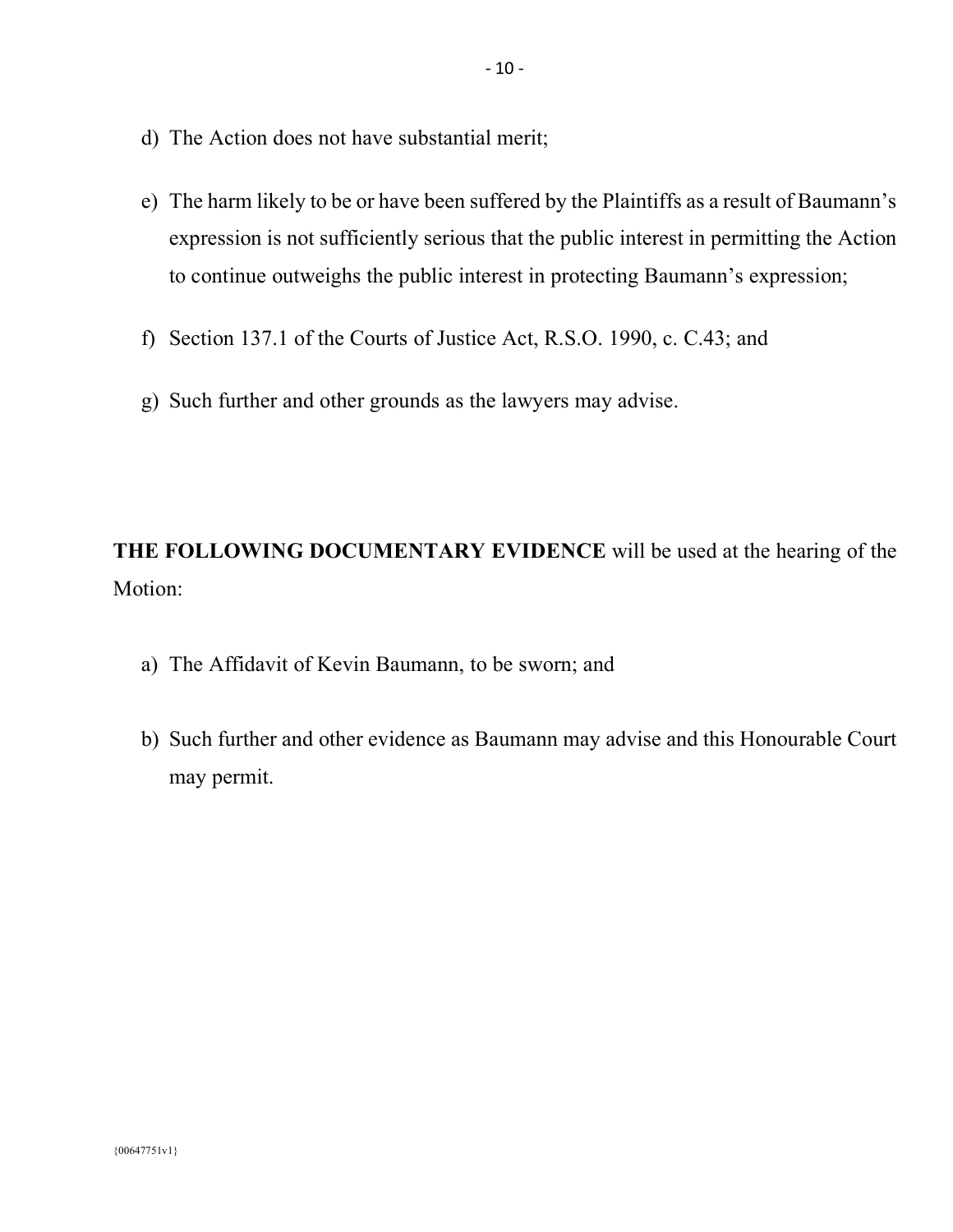Date: November 5, 2019

#### **Kevin Baumann**

#### Self-represented

T: 403-505-7784 E:pekiskokb@gmail.com

# TO: DAVIES WARD PHILIPS & VINEBEG LLP 155 Wellington Street West Toronto, Ontario M5V 3J7

Kent Thomson (LSUC #24264J) Telephone: (416) 863-5566 Email: kentthomason@dwpv.com

Matthew Milne-Smith (LSUC #44266P) Telephone: (416) 863-5595 Email: mmilne-smith@dwpv.com

Andrew Carlson (LSUC #5885ON) Telephone: (416) 367-7437 Email: acarlson@dwpv.com

Tel.: (416) 836-0900 Fax: (416) 863-0871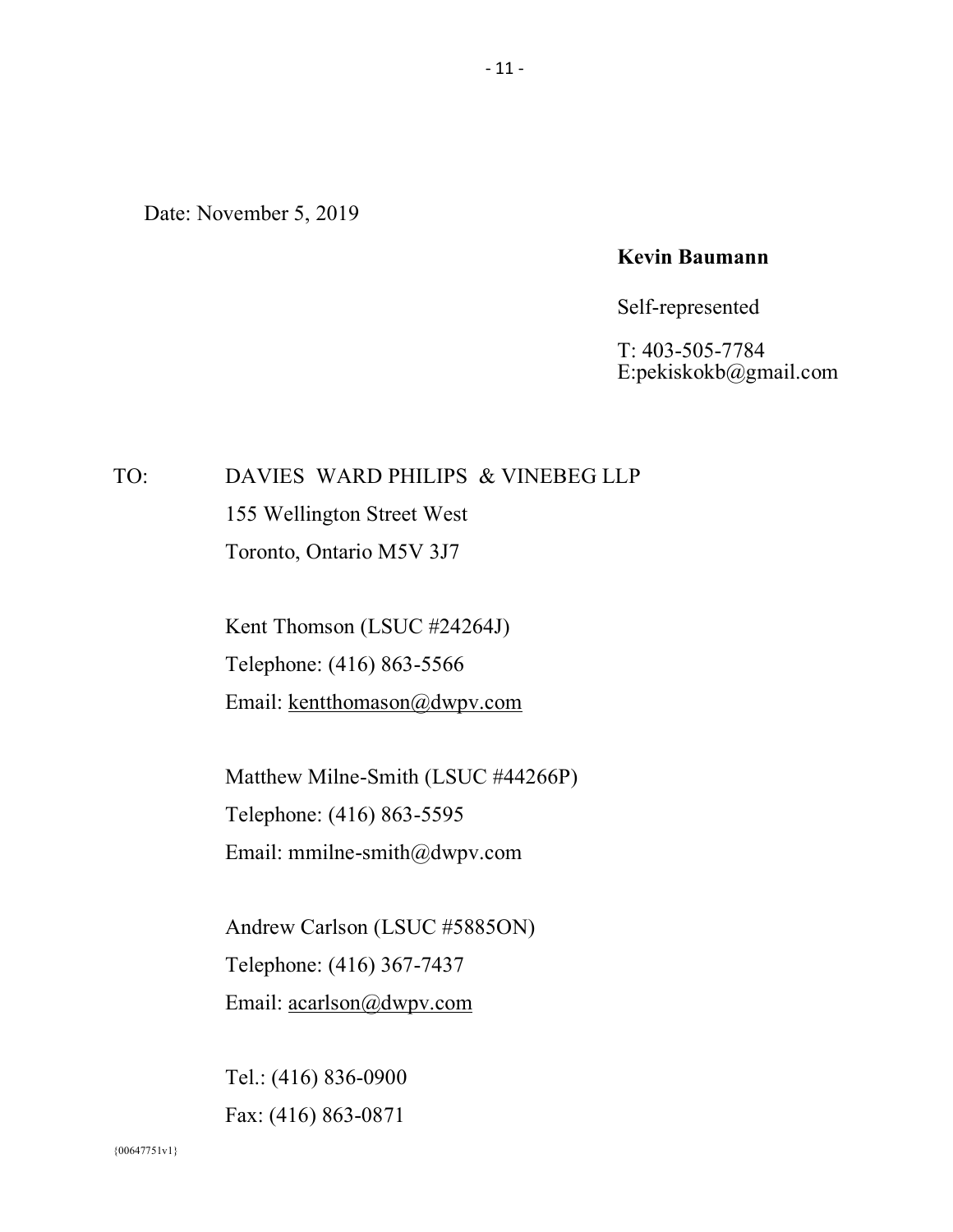Lawyers for the Defendants, West Face Capital Inc. and Gregory Boland

#### AND TO: TORYS LLP

 Barristers and Solicitors 79 Wellington Street West, Suite 3000 Box 270, TD South Tower Toronto, Ontario M5K 1N2

Linda Plumpton Telephone: (416) 865-8193 Email: lplumpton@torys.com

Andrew Bernstein Telephone: (416) 865-7678 Email: abernstein@torys.com Fax: (416) 865-7380

Stacey Reisman Email: sreisman@torys.com

Lawyers for the Defendants,

M5V Advisors Inc. c.o.b. Anson Group Canada, Admiralty Advisors LLC,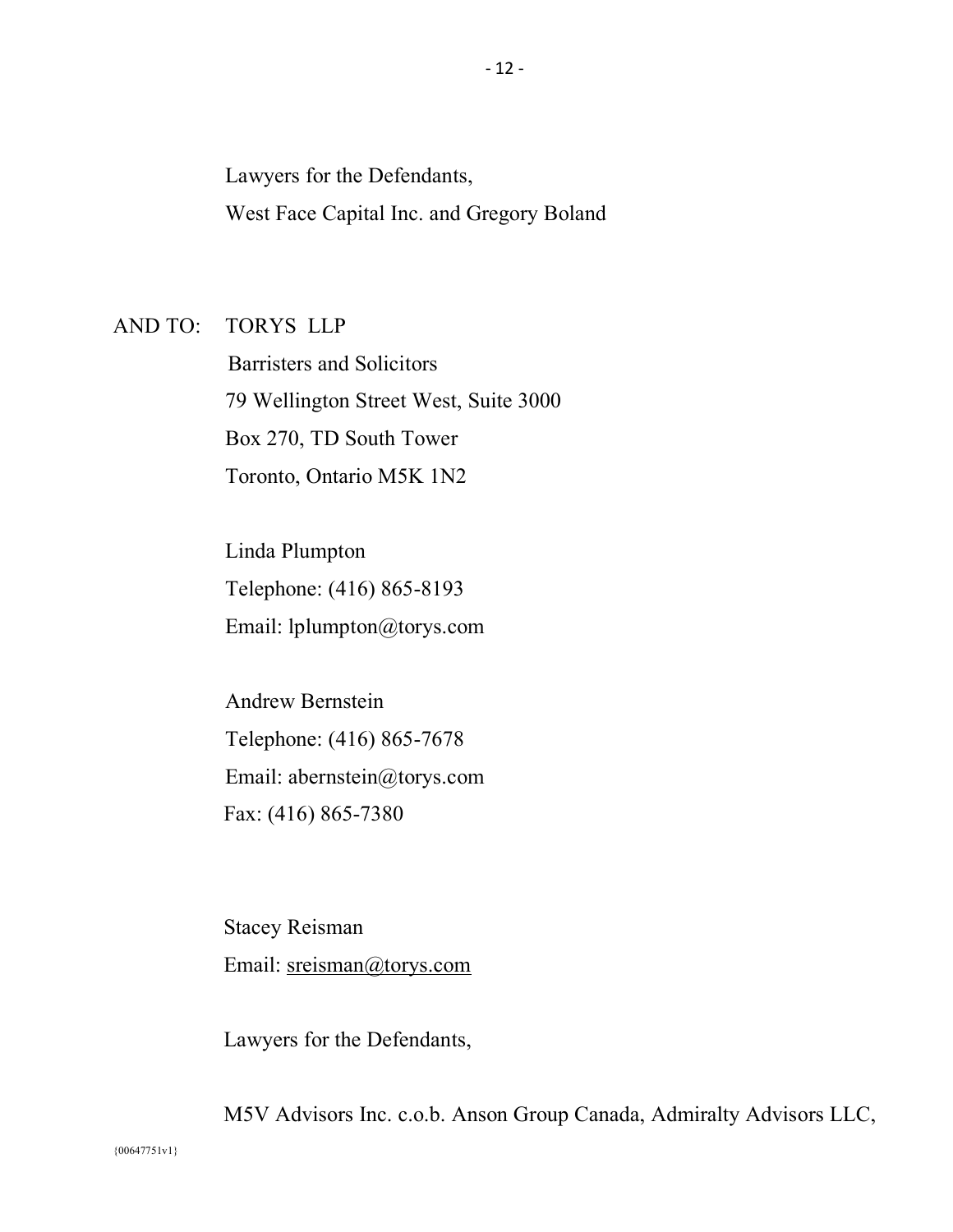Frigate Ventures LP, Anson Investments LP, Anson Capital LP, Anson Investments Master Fund LP, AIMF GP, Anson Catalyst Master Fund LP, ACF GP, Moez Kassam, Adam Spears and Sunny Puri

# AND TO: LERNERS LLP

Lawyers 130 Adelaide Street West, Suite 2400 Toronto, Ontario M5H 3P5

Lucas E Lung llung@lerners.ca

Rebecca Shoom rshoom@lerners.ca

Telephone: (416) 601-2387 Fax: (416) 867-2412

Lawyers for Defendants, Clarity Spring Inc. and Nathan Anderson

#### AND TO: MILBURN & ASSOCIATES

Barristers & Solicitors 20 Toronto Street, Suite 860 Toronto, Ontario M5C 2B8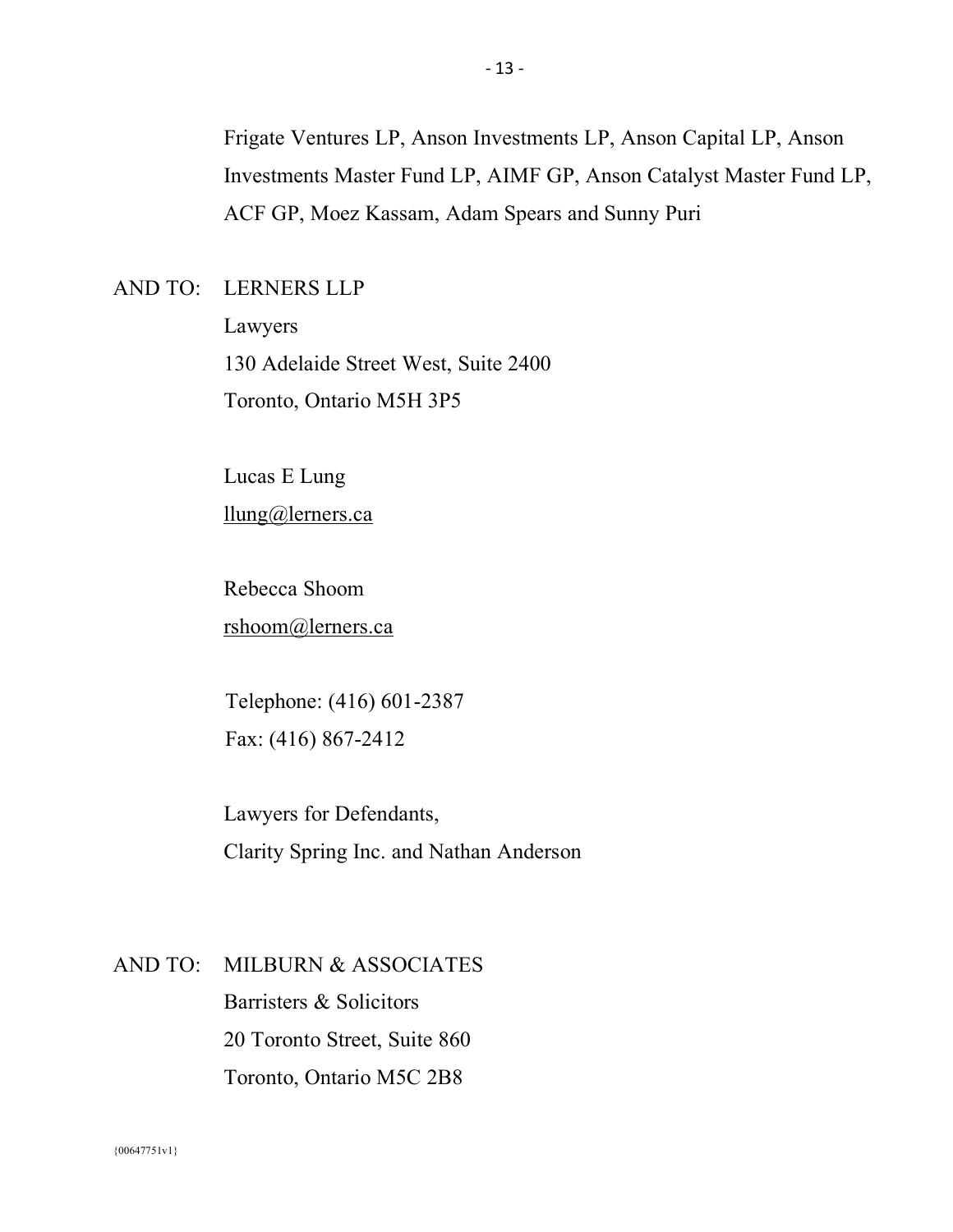A. Jane Milburn jmilburn@milburnlaw.ca Telephone: (647) 728-8081 Fax: (647) 689-2983

Devin M. Jarcaig djarcaig@milburnlaw.ca Telephone: (647) 728-8083 Fax: (647) 689-2983

Lawyers for the Defendant, Bruce Langstaff

# AND TO: ST. LAWRENCE BARRISTERS

144 King Street East Toronto, Ontario M5C 1G8

M. Philip Tunley Telephone: (647) 245-8282 Fax: (647) 245-8285 phil.tunley@stlbarristers.ca

Alexi N. Wood Telephone: (647) 245-8283 Fax: (647) 245-8285 alexiwood@stlbarristers.ca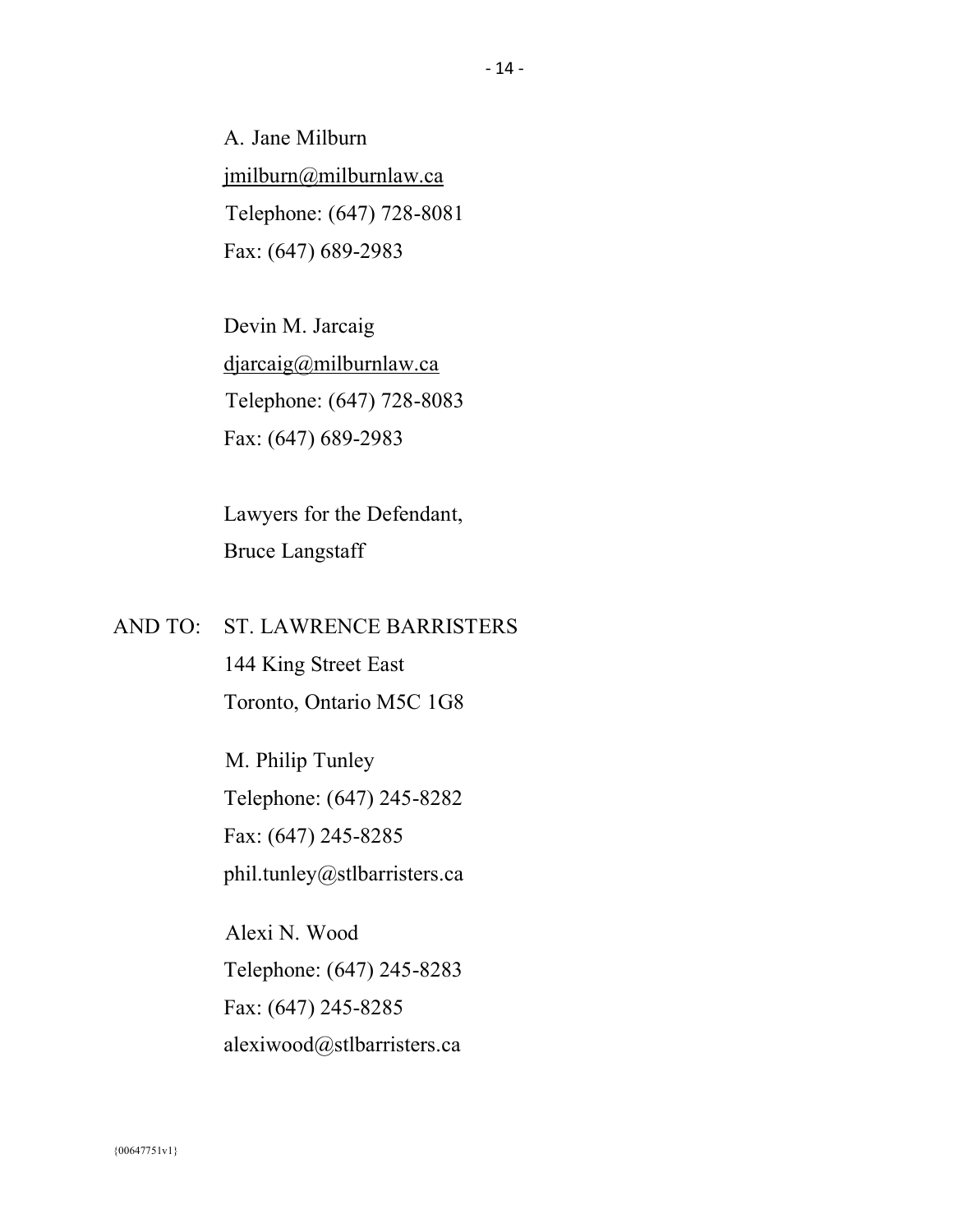Jennifer P. Saville Telephone: (647) 245-2222 Fax: (647) 245-8285 jennifer.saville@stlbarristers.ca

Lawyers for the Defendant, Rob Copeland

AND TO: DARRYL LEVITT

100-400 Applewood Cres. Vaughan, Ontario L4K 0C3 darryl@dlevittassociates.com

Self-Represented

AND TO: JEFFREY McFARLANE 220 Dominion Drive Ste B Morrisville, NC 27560

jmcfarlane@triathloncc.com

AND TO: SOLMON ROTHBART GOODMAN LLP

**Barristers** 

375 University Ave, Suite 701

Toronto, Ontario

M5G 2J5

Melvyn L Solmon Telephone: (416) 947-1093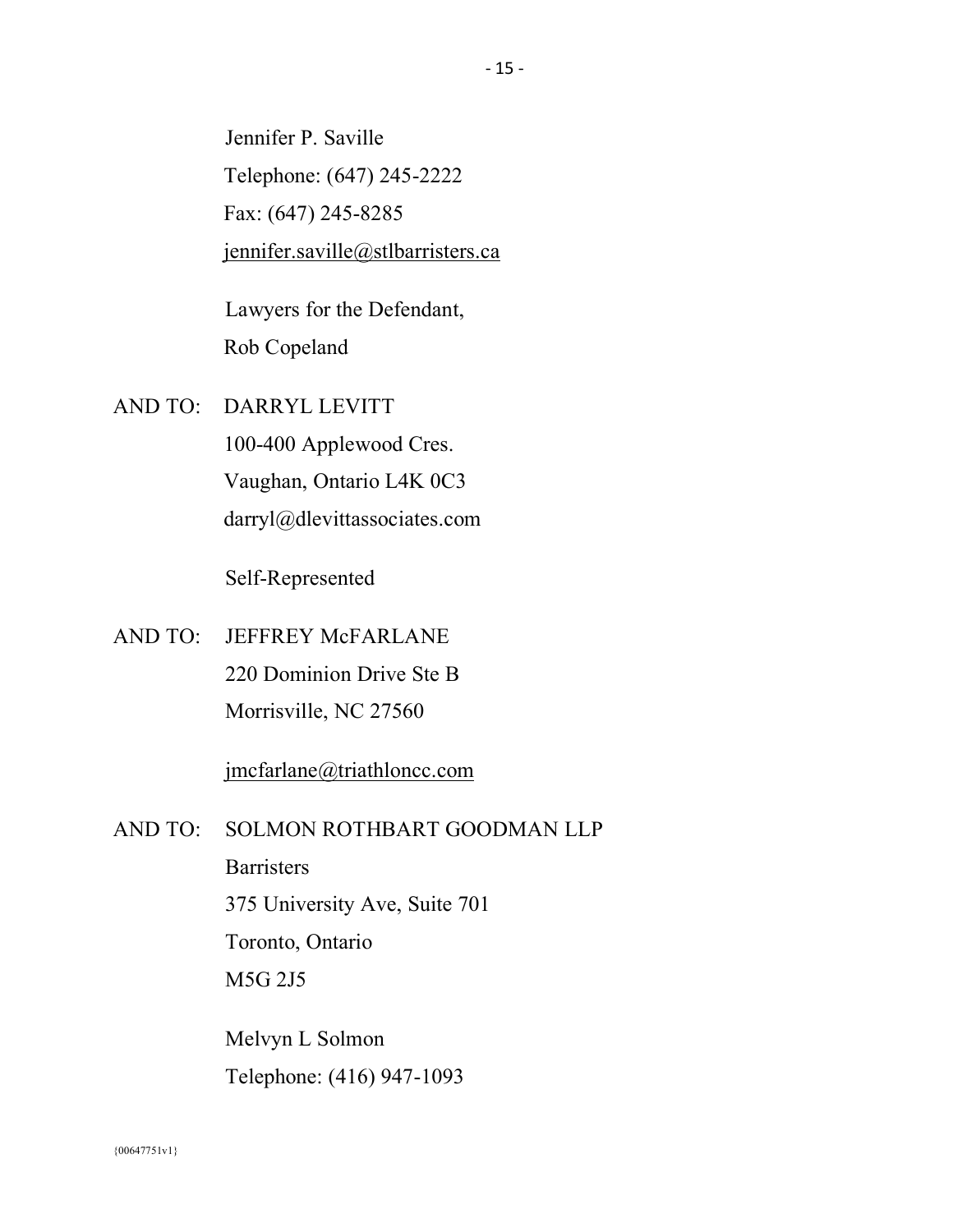Fax: (416) 974-0079 msolmon@srglegal.com

 Nancy Tourgis ntourgis@srglegal.com

Lawyers for the Defendant, Richard Molyneux

- AND TO: BRUCE LIVESEY 230 Heath Street West, Suite 314 Toronto, Ontario M5P 1N8
- AND TO: BEN J. HAHN (LSO #644I2J)

Barrister & Solicitor 31 Elm Street - Bloomsbury Law Chambers Toronto, Ontario M5G 1H1

Telephone: (647) 660-7979 Fax: (647) 660-8008 Email: bhahn@onlawadvice.com

Lawyer for the Defendant, Gerald Duhamel

AND TO: McCarthy Tetrault LLP Suite 5300, Toronto Dominion Bank Tower Toronto, Ontario M5K 1E6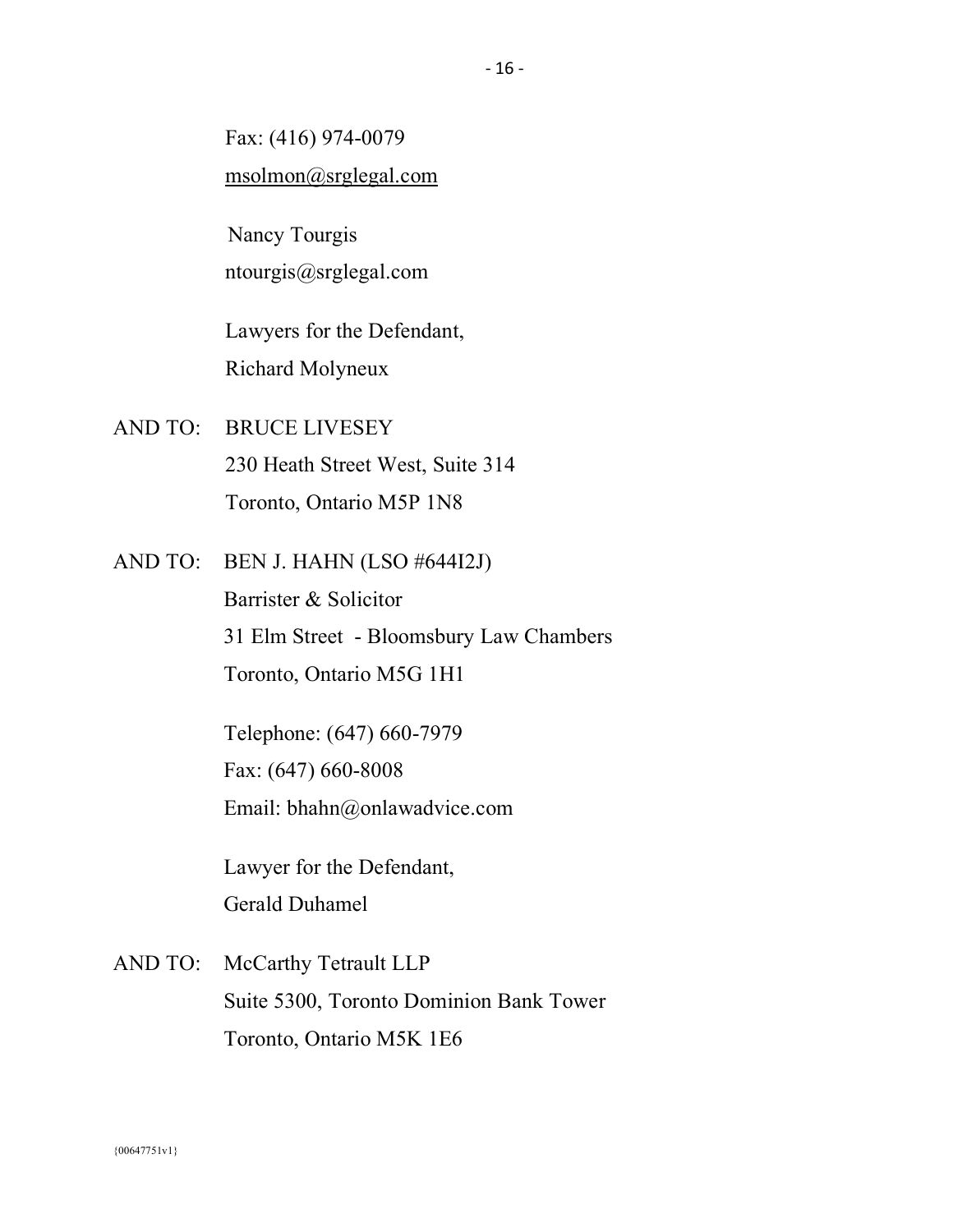R. Paul Steep (LSO #21869L) psteep@mccarthy.ca

Shane D'Souza (LSO #58241G) dsouza@mccarthy.ca

Telephone: (416) 601-8196 Fax: (416) 868-0673

Lawyers of the Defendant, George Wesley Voorheis

- AND TO: John Does #4-10
- AND TO: Peter Griffin pgriffin@litigate.com